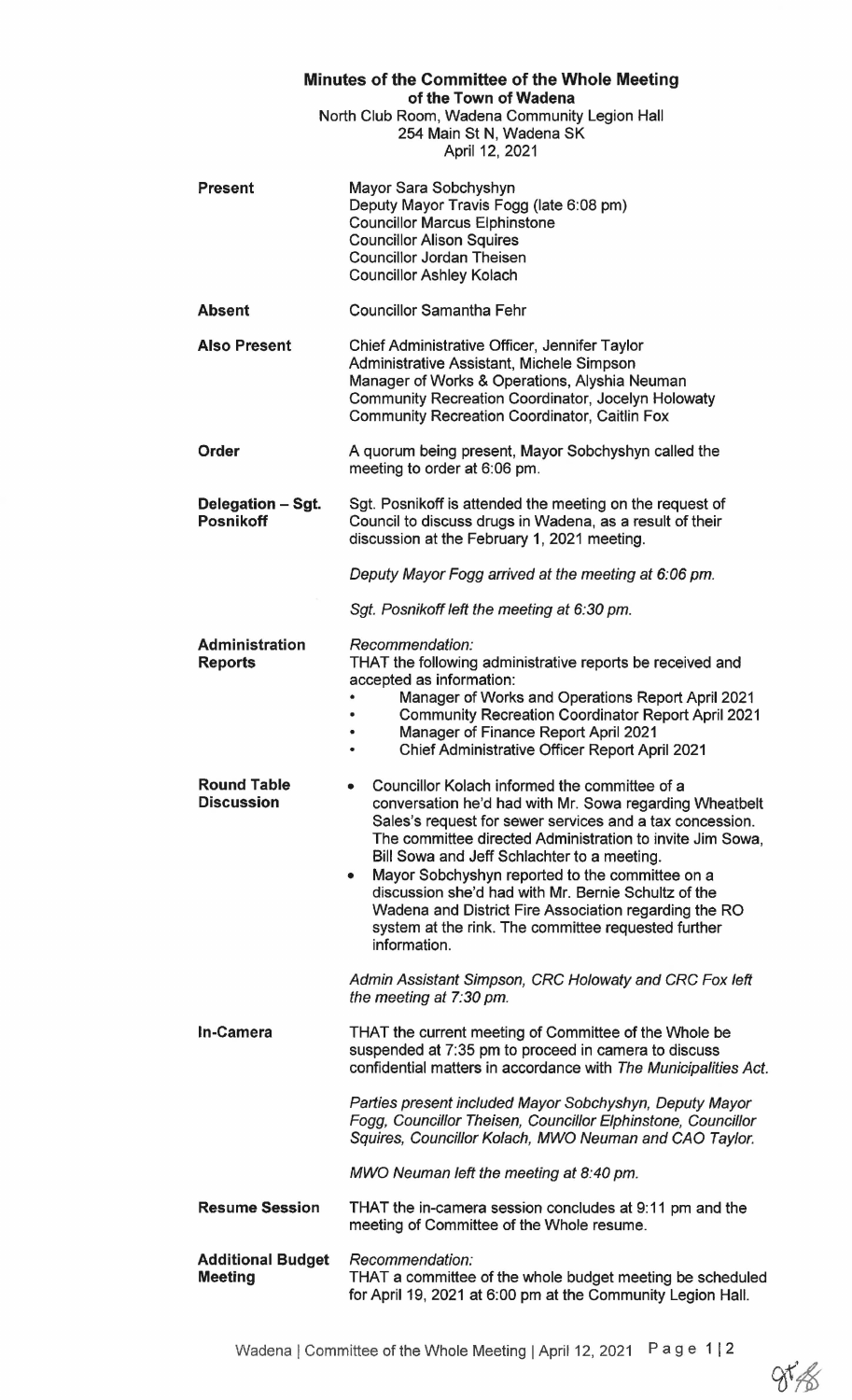Adjourn

archebyshya graver sayer Mayor

 $91438$